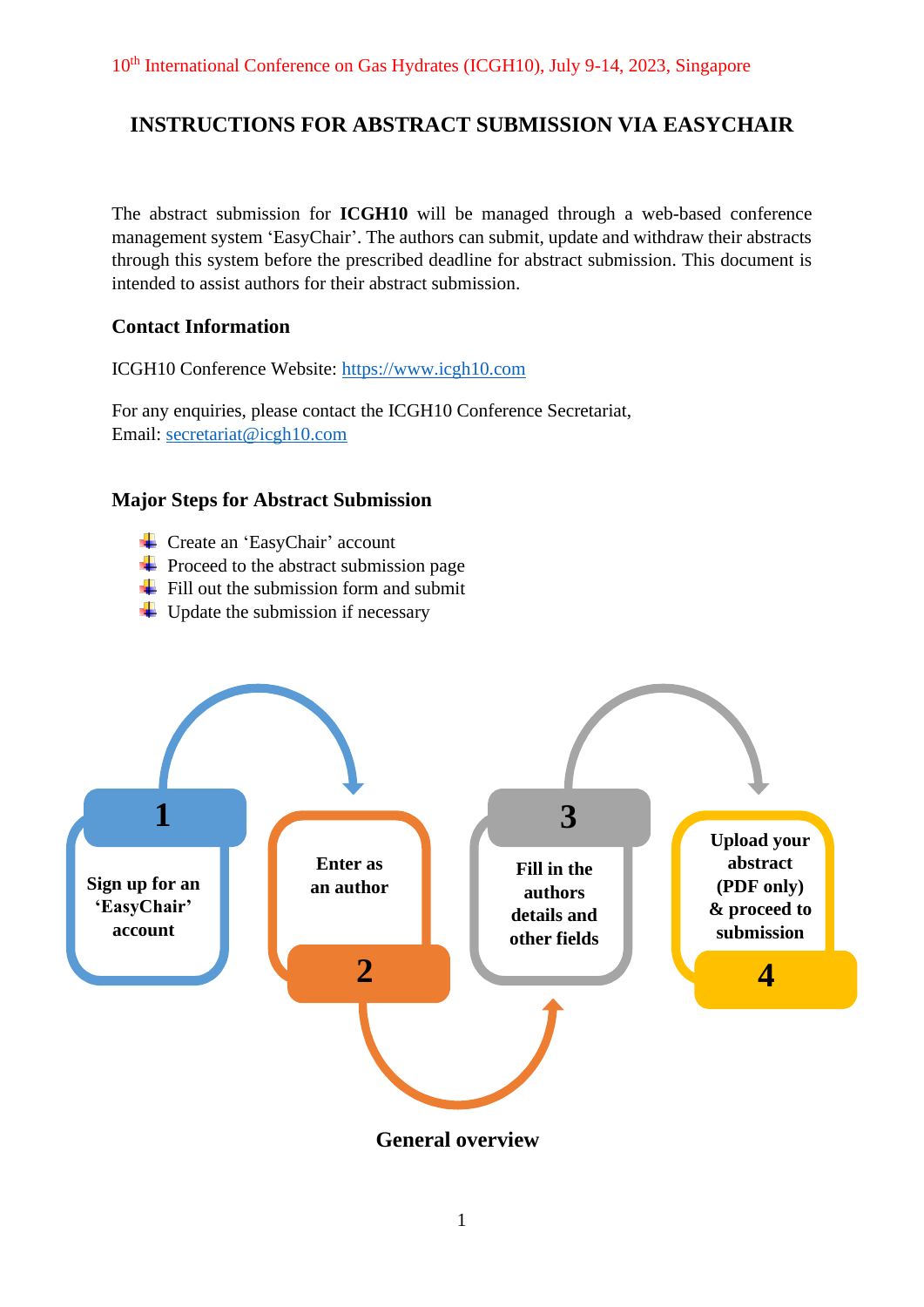# **1. Create an 'EasyChair' account**

If you already have an 'EasyChair' account from previous conferences, you can use that account for this submission as well. So please skip this step and proceed to **Step 2**.

If you have never used 'EasyChair' before, please create an 'EasyChair' account in the following link:<https://easychair.org/account/signup>

Follow the onscreen instructions and click on '*continue*'



Fill out a simple form with your personal information and click '*continue*'. Note: '*Last name*' is also referred to as surname or family name. '*First name*' is also referred to as given name. If you have a middle name, you can add it after the first/given name with a space in between.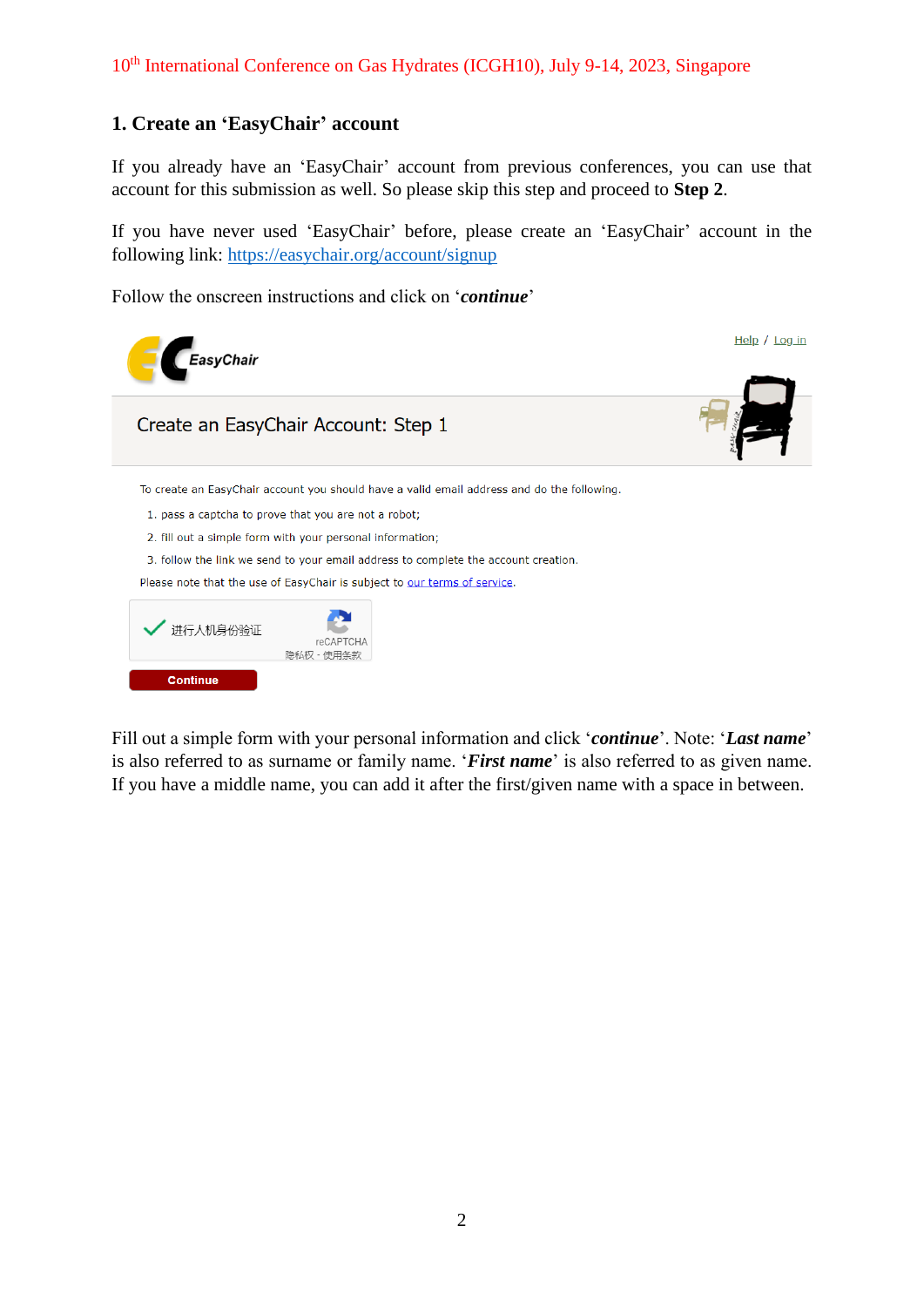

| First name <sup>†</sup> : *   YE             |                                |  |
|----------------------------------------------|--------------------------------|--|
| Last name: $*$ ZHANG                         |                                |  |
|                                              | Email: $*  e0348809@u.nus.edu$ |  |
| Retype email address: *   e0348809@u.nus.edu |                                |  |
|                                              | <b>Continue</b>                |  |

<sup>†</sup> Note: leave first name blank if you do not have one. If you are not sure how to divide your name into the first and last name, read the Help article about names.

You may also be interested about our policy for using personal information.

Following this, an email will be sent to your registered email address. Follow the link provided in the email and complete your registration by filling out the required information and provide a username and password. Click '*Create my account*' to finalize the account registration process.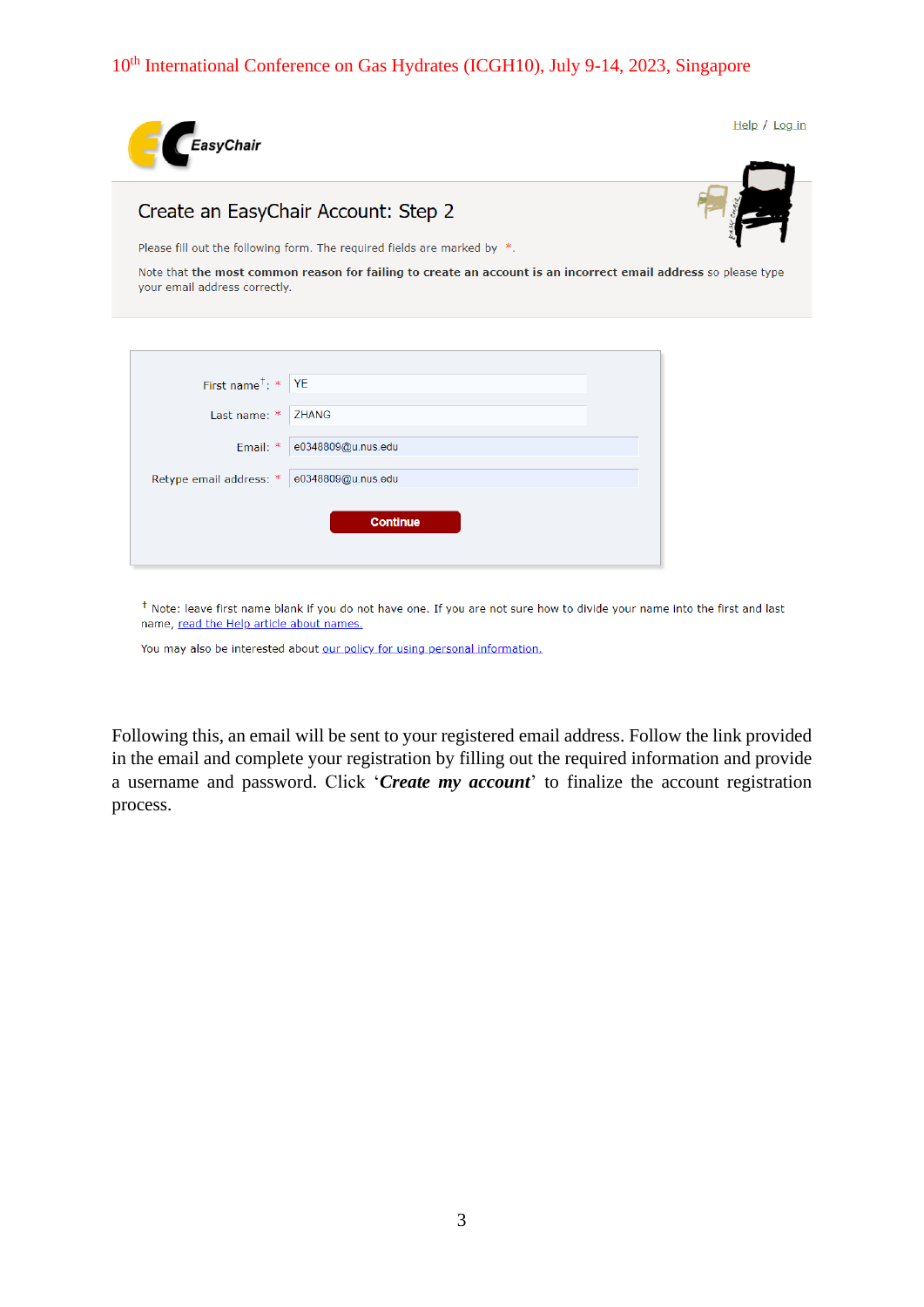

# Create an EasyChair Account: Last Step

Hello Ye Zhang! To complete the creation of your account please fill out the following form. You should create the account within 30 minutes, otherwise you will have to fill out this form from scratch.

| Enter your personal data.                       |                                                                                                                                                                                                                                                                                                          |
|-------------------------------------------------|----------------------------------------------------------------------------------------------------------------------------------------------------------------------------------------------------------------------------------------------------------------------------------------------------------|
| First name <sup><math>\uparrow</math></sup> : * |                                                                                                                                                                                                                                                                                                          |
| Last name: *                                    |                                                                                                                                                                                                                                                                                                          |
| Organization: *                                 |                                                                                                                                                                                                                                                                                                          |
|                                                 |                                                                                                                                                                                                                                                                                                          |
| Country/region: *                               | ◡                                                                                                                                                                                                                                                                                                        |
|                                                 | The Web page is used to provide a link to it on some EasyChair pages, for example when you are mentioned<br>as an author in a published conference program. It is optional. Please do not use the Web page of your<br>organization here: if you fill this out, it should only be your personal Web page. |
| Your personal Web page                          |                                                                                                                                                                                                                                                                                                          |
| Enter your password                             |                                                                                                                                                                                                                                                                                                          |
| Password: *                                     |                                                                                                                                                                                                                                                                                                          |

Click the following link [\(https://easychair.org/help/account\\_creation](https://easychair.org/help/account_creation) ) to access the help page if you encounter any problems during this process.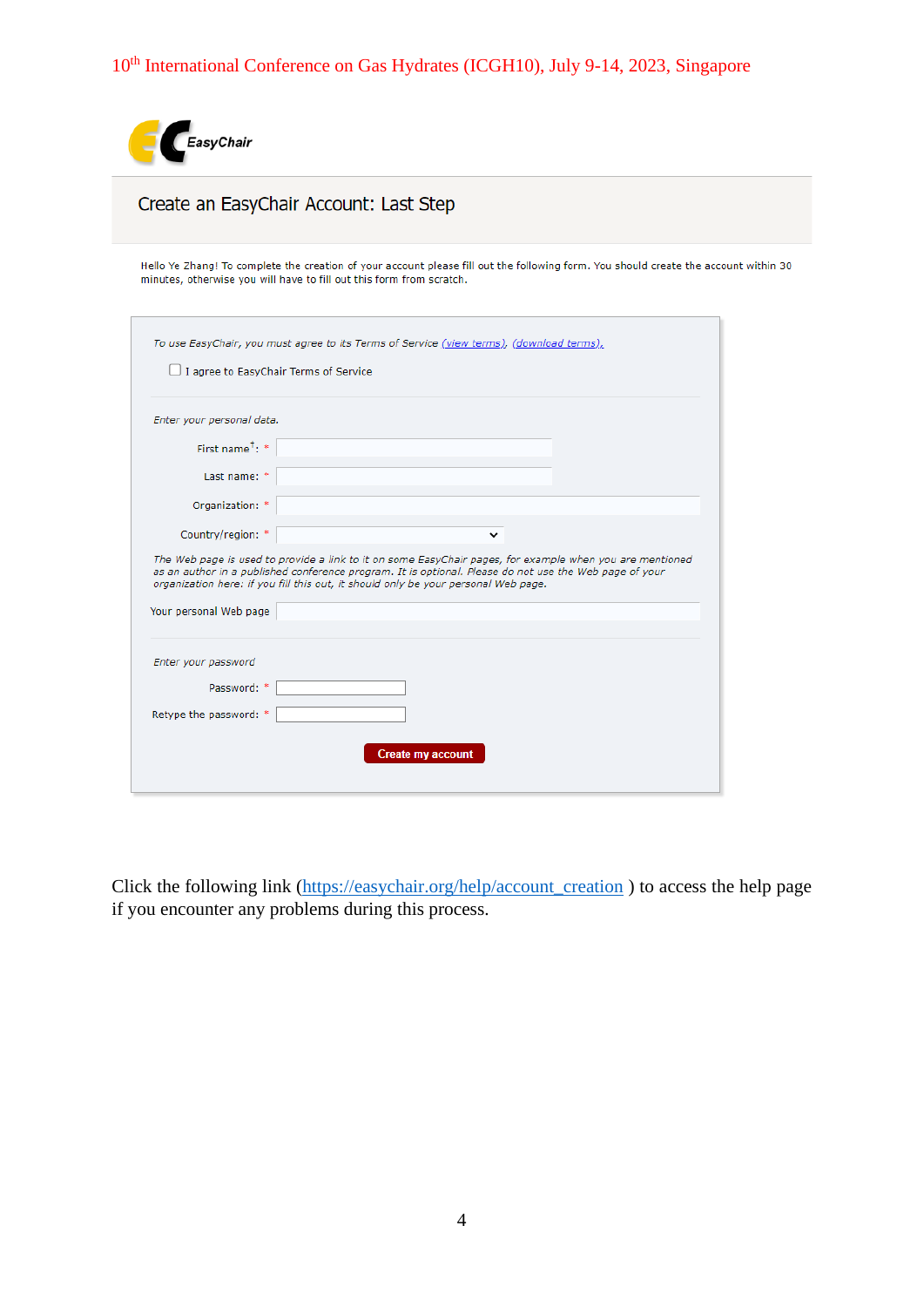### **2. Proceed to the abstract submission page**

Proceed to the abstract submission link:<https://easychair.org/conferences/?conf=icgh2023>

Login with your 'EasyChair' account.



Submission of new papers for ICGH10 (2023) (10th International Conference on Gas Hydrates) is open.

After successfully logging in, you will see your profile addressed with your full name.

Now enter as an author.



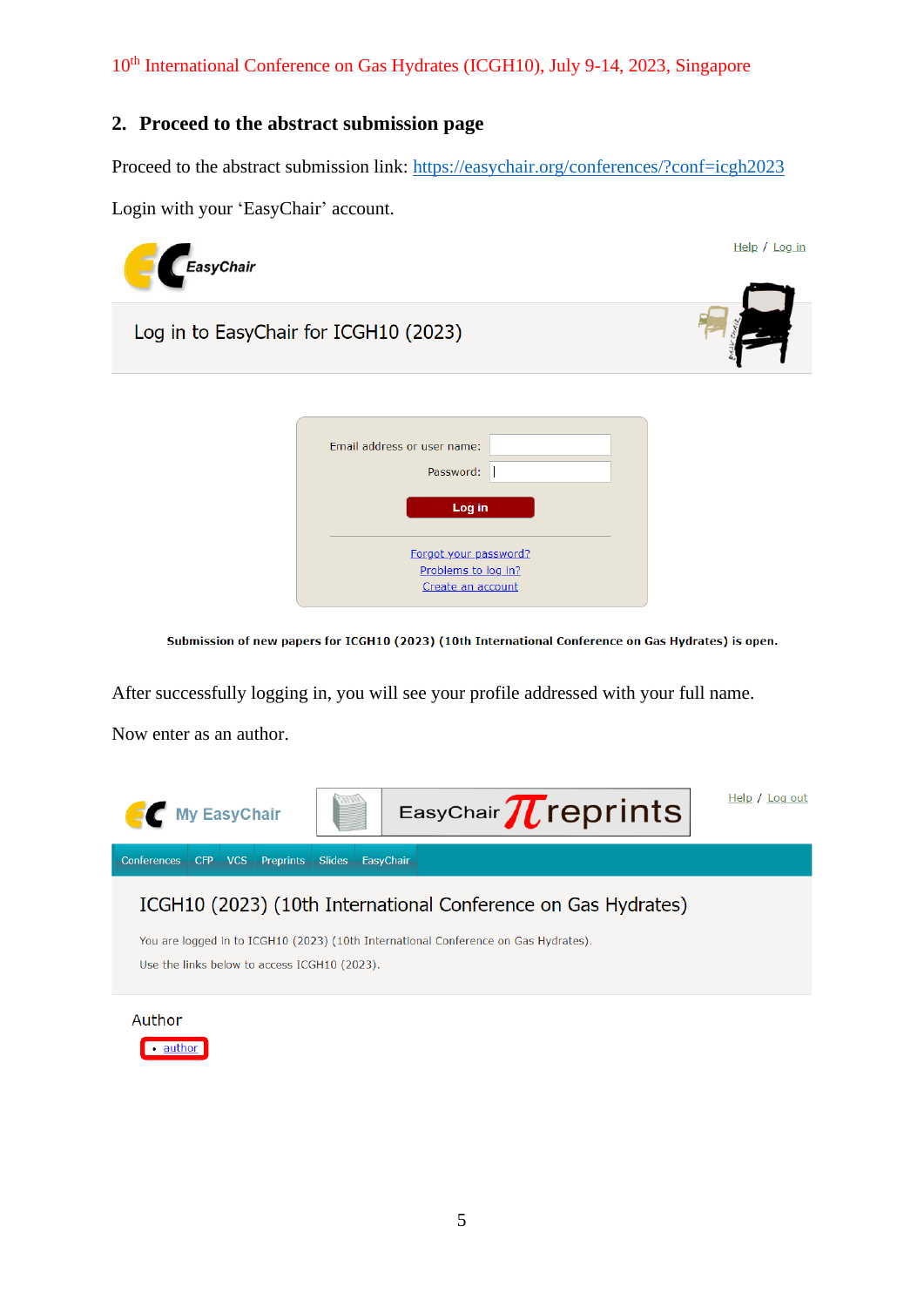### **3. Fill out the submission form and submit**

Click on the *'New Submission'* tab.



#### Now you will be directed to the page where you need to fill in the details of your abstract.



#### **Author Information**

For each author please fill out the form below. Some items on the form are explained here:

- Email address will only be used for communication with the authors. It will not appear in public Web pages of this conference. The email address can be omitted for not corresponding authors. These authors will also have no access to the submission page.
- . Web page can be used on the conference Web pages, for example, for making the program. It should be a Web page of the author, not the Web page of her or his organization.
- Each author marked as a corresponding author will receive email messages from the system about this submission. There must be at least one corresponding author.

Keenly fill out the details, specify the corresponding authors and the speaker.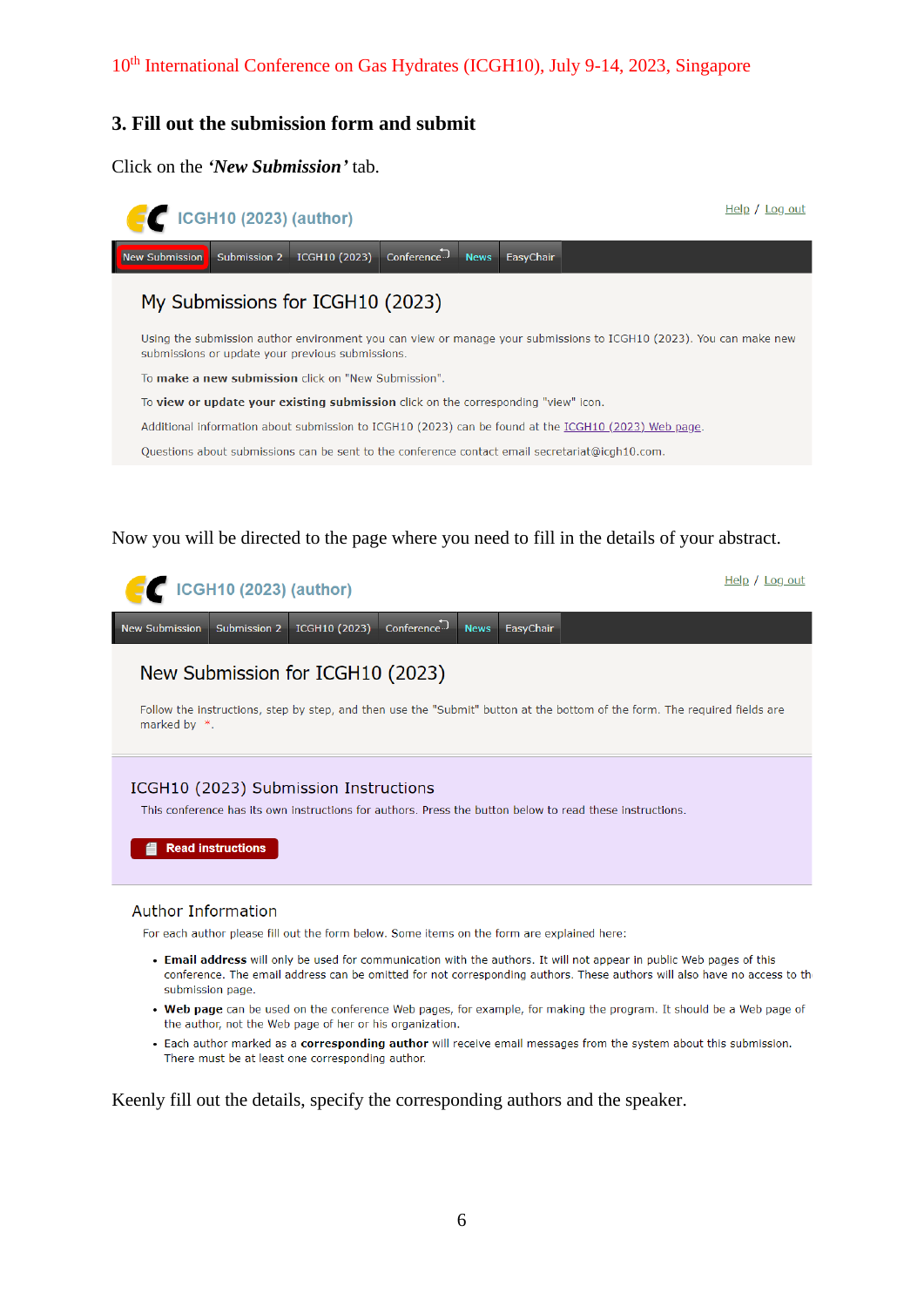Note: '*Last name*' is also referred to as surname or family name. '*First name*' is also referred to as given name. If you have a middle name, you can add it after the first/given name with a space in between.

**By default all authors will be selected as a corresponding author, so please uncheck the box for those who are not the corresponding author.**

| Author 1 (click here to add yourself) |                                                  |
|---------------------------------------|--------------------------------------------------|
| First name <sup>†</sup> : * Praveen   |                                                  |
| Last name: *                          | Linga                                            |
| Email: *                              | praveen.linga@nus.edu.sg                         |
| Country/region: *                     | Singapore<br>$\checkmark$                        |
|                                       | Organization: * National University of Singapore |
| Web page:                             |                                                  |
| corresponding author<br>∣✓∣           |                                                  |
| presenter                             |                                                  |
|                                       |                                                  |

Fill in the title and your abstract as plain text into the following sections.

#### **Title and Abstract**

The title and the abstract should be entered as plain text, they should not contain HTML elements.

|             | Key factors influencing the kinetics of tetra-n-butylammonium bromide hydrate formation as a cold storage and transport                                                                                                                                                                                                                                                                                                                                                                                                                                                                                                                                                                                                                                                                                                                                                                                                                                                                                                                                                                                                                                                                                                                                                                                                                                                                                                                                                                                                                                                                                                                                                                                                                                                                                                                 |
|-------------|-----------------------------------------------------------------------------------------------------------------------------------------------------------------------------------------------------------------------------------------------------------------------------------------------------------------------------------------------------------------------------------------------------------------------------------------------------------------------------------------------------------------------------------------------------------------------------------------------------------------------------------------------------------------------------------------------------------------------------------------------------------------------------------------------------------------------------------------------------------------------------------------------------------------------------------------------------------------------------------------------------------------------------------------------------------------------------------------------------------------------------------------------------------------------------------------------------------------------------------------------------------------------------------------------------------------------------------------------------------------------------------------------------------------------------------------------------------------------------------------------------------------------------------------------------------------------------------------------------------------------------------------------------------------------------------------------------------------------------------------------------------------------------------------------------------------------------------------|
| Abstract: * | Cold energy storage by semi-clathrate hydrates is highly advantageous as they have large latent heat and<br>appropriate phase change temperatures for cooling applications. The knowledge of semi-clathrate hydrate<br>formation kinetics is essential to the process design and optimization for cold storage and transportation.<br>This work investigated the kinetics of tetra-n-butylammonium bromide (TBAB) hydrate formation as a cold<br>storage material using a quantitative method based on electrical resistance measurement. The effects of the<br>initial TBAB concentration in solution (10 wt%-30 wt%) and mixing rate (250 rpm=550 rpm) were examined.<br>As the initial TBAB concentration was increased from 10 wt% to 30 wt%, the induction time was shortened by<br>89% and the hydrate growth rate was enhanced by more than 5.6 times. Increase of mixing rate from 250 rpm<br>to 550 rpm showed an 84.9% reduction of induction time and more than 44% increase of average hydrate growth<br>rate. The addition of pre-produced hydrate seed into the subcooled TBAB solution immediately induced<br>hydrate nucleation. The type of TBAB hydrates formed was dependent on the type of pre-produced seed. Type B<br>TBAB hydrate seed is recommended to achieve faster hydrate formation kinetics, higher final hydrate<br>fraction and avoid the structural transition from type A to type B hydrates. Finally, an artificial neural<br>network model was developed for sensitivity analysis and revealed that TBAB concentration, temperature and<br>type of seed were the three major contributors to the kinetic performance of TBAB hydrates formation. These<br>results would provide valuable insights for optimizing the hydrate formation process for cold storage and<br>transport applications.<br>h |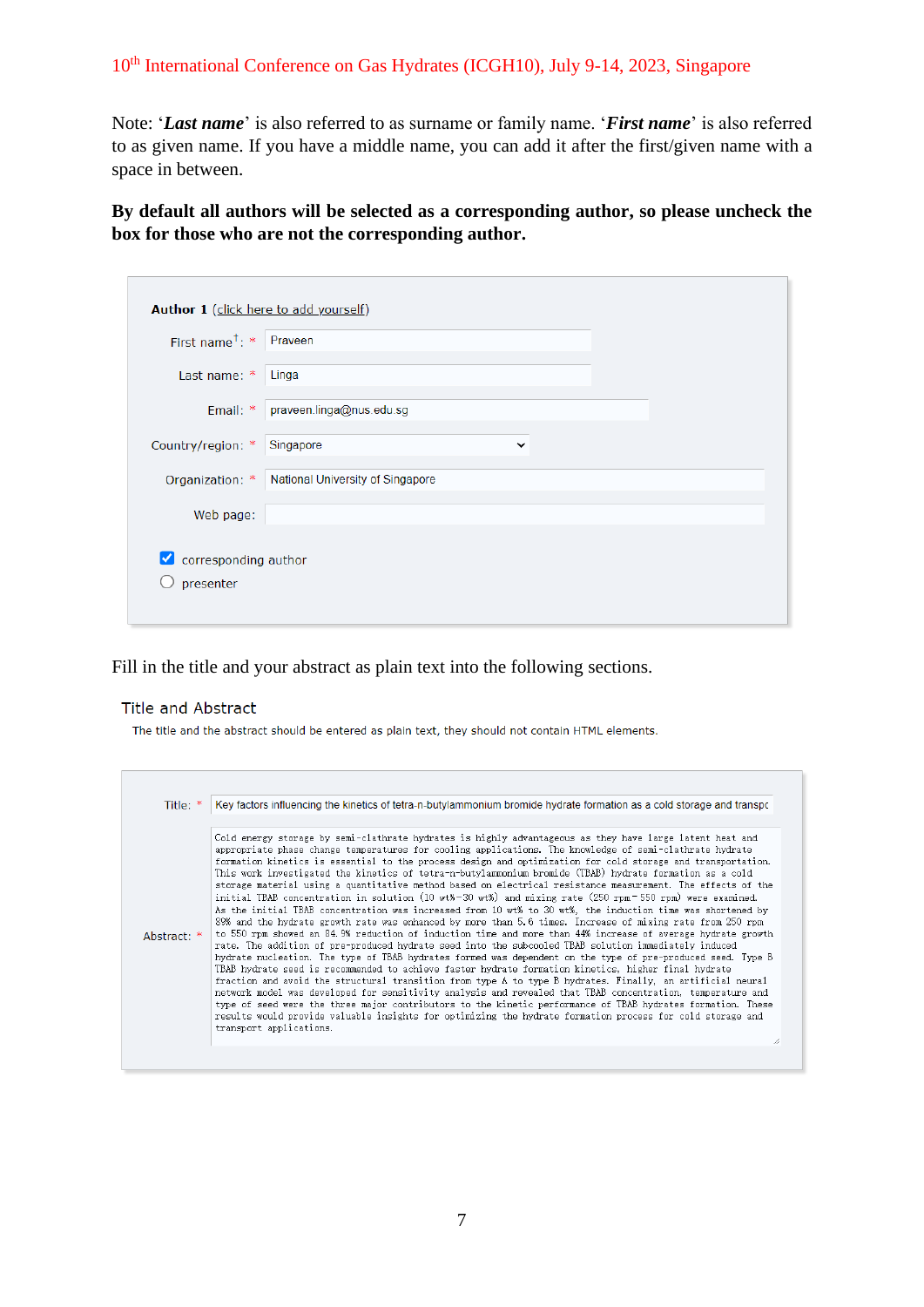#### Keywords

Type a list of keywords (also known as key phrases or key terms), one per line to characterize your submission. You should specify at least three keywords.

| Keywords: * | Semi-clathrate hydrate<br>Cold energy storage<br>Formation kinetics<br>Electrical resistivity<br>Artificial neural networks<br>Sensitivity analysis |  |
|-------------|-----------------------------------------------------------------------------------------------------------------------------------------------------|--|
|-------------|-----------------------------------------------------------------------------------------------------------------------------------------------------|--|

The form also includes a number of other fields such as the topics and your presentation preference. Properly fill out these sections and upload the **PDF** file of your abstract. Click on the '*Submit*' button and your abstract will be submitted to ICGH10.

**Topics** 

| Please select topics relevant to your submission from the following list. Topics are typically used for assigning submissions to<br>reviewers and for conference analytics. You must select exactly one topic. |                                                              |
|----------------------------------------------------------------------------------------------------------------------------------------------------------------------------------------------------------------|--------------------------------------------------------------|
| <b>Flow Assurance</b>                                                                                                                                                                                          | Gas Hydrate Fundamentals                                     |
| Gas Hydrate Technologies                                                                                                                                                                                       | Gas Hydrate Environmental Impacts (Climate, Geohazard, etc.) |
| Natural Gas Hydrate (Characterization, Exploration, Recovery, etc.)                                                                                                                                            |                                                              |

Other Information and Files

| Oral          |  |
|---------------|--|
| Poster        |  |
| No preference |  |

#### Ready?

If you filled out the form, press the 'Submit' button below. Do not press the button twice: uploading may take time!

**Submit**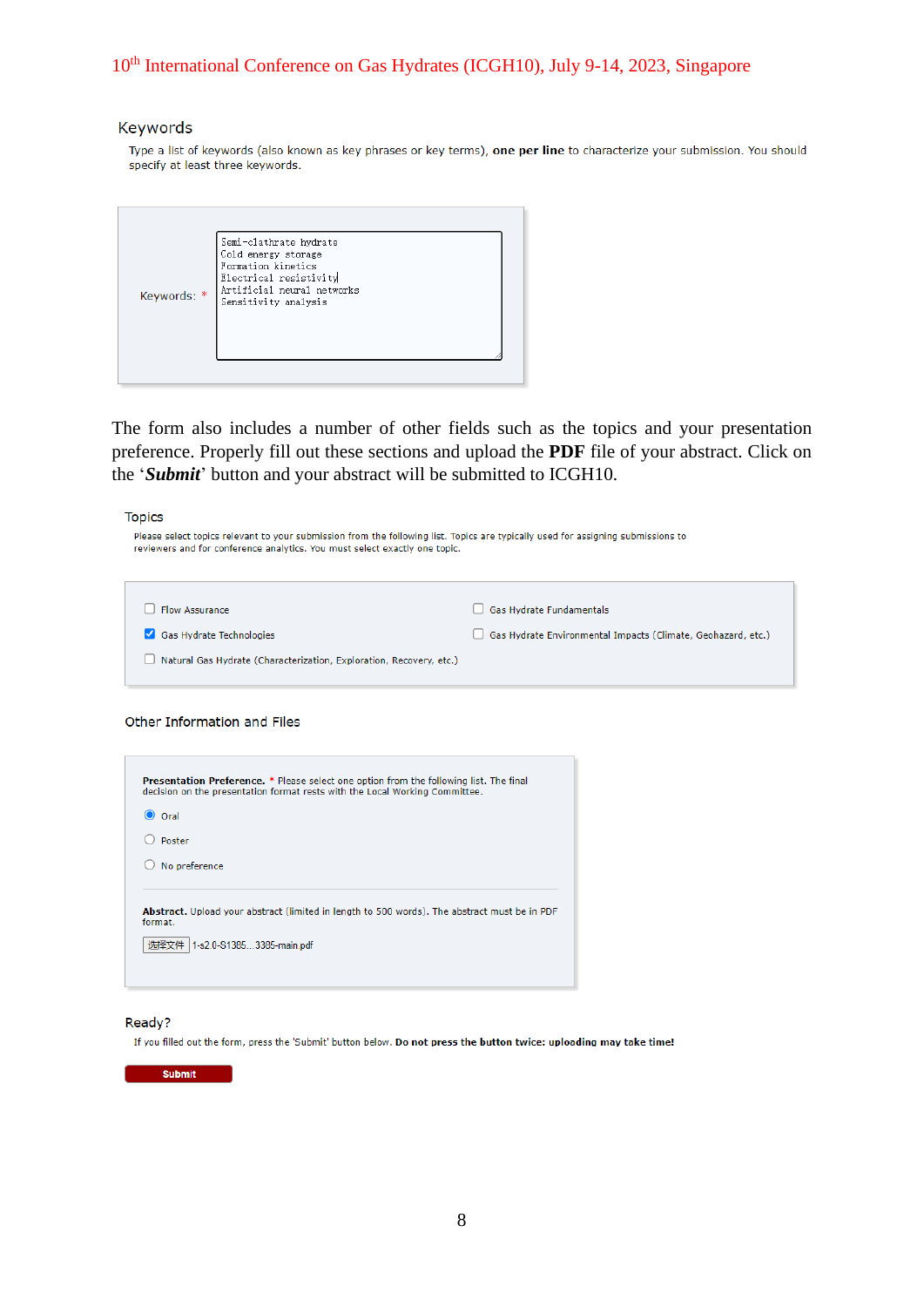

After successful submission, all authors (with correct email addresses specified) will receive an email notification as an acknowledgement for your submission. If you do not receive any email, please check the spam folder. You can also login to your 'EasyChair' account to check the status of your submission.